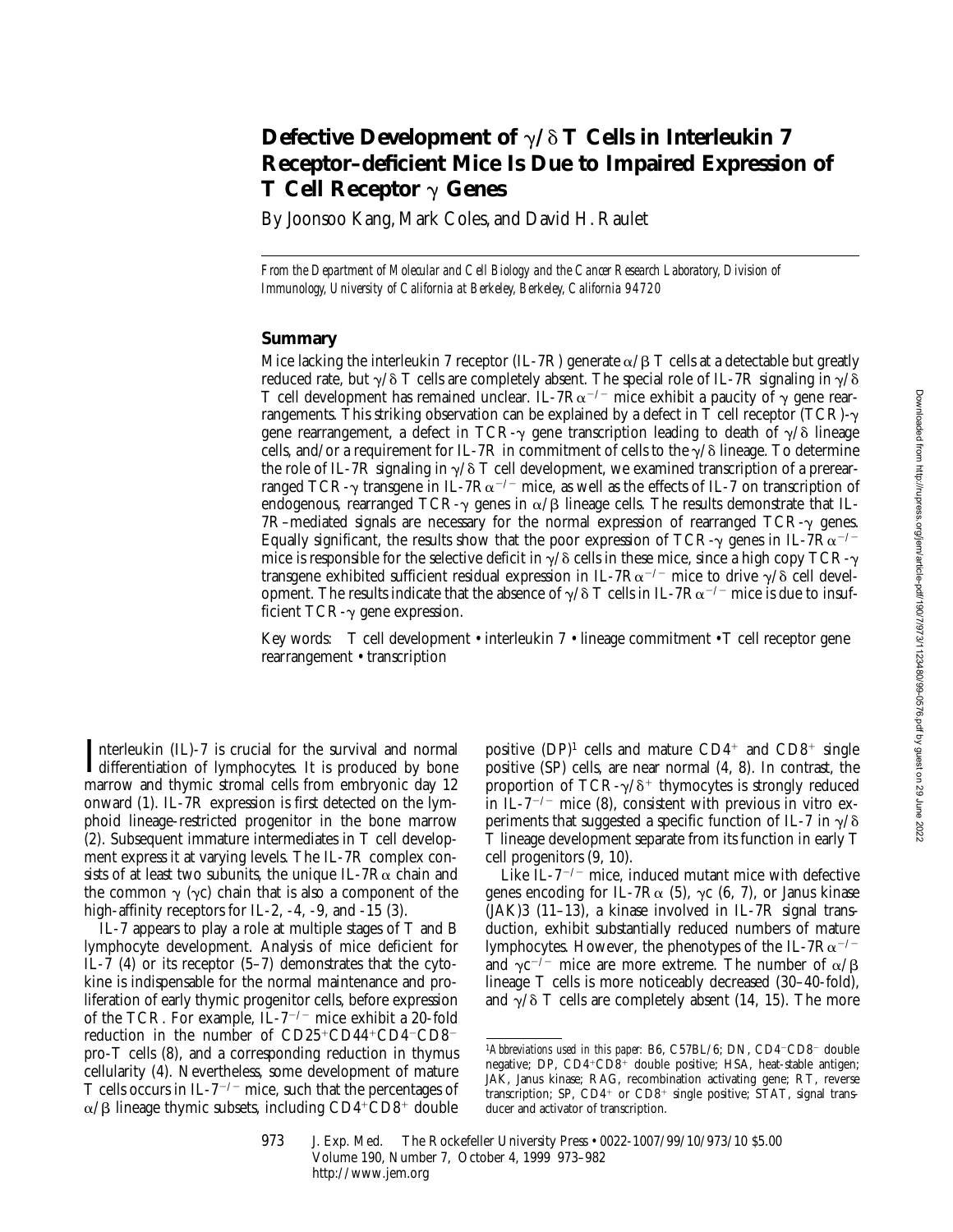severe effects of mutations in the receptor compared with mutations in the cytokine have led to the proposal that another cytokine can also interact with the IL-7R (5).

The finding that mutations in IL-7 and its receptor have a more profound effect on  $\gamma/\delta$  T cell development than  $\alpha$ /B T cell development has led to the suggestion that the role of IL-7 is not limited to supporting the survival and proliferation of uncommitted T cell progenitor cells, and that it might play a unique role in  $\gamma/\delta$  T cell development. This conclusion was bolstered by the finding that  $\alpha/\beta$  T cell development was restored in IL-7 $R^{-/-}$  mice by constitutive expression of the antiapoptotic gene *bcl-2*, whereas  $\gamma/\delta$  T cell development was not (16, 17). This result suggested that the IL-7R provides a survival signal during early  $\alpha/\beta$  T cell development. Importantly, the failure of Bcl-2 expression to restore  $\gamma/\delta$  T cell development suggests that the IL-7R provides a necessary and distinct type of signal in  $\gamma/\delta$  T cell development.

The specific role of the IL-7R in  $\gamma/\delta$  T cell development is controversial (18). It has been suggested that IL-7R–mediated signals facilitate  $TCR-\gamma$  gene rearrangement and/or transcription (10, 19–21), possibly by inducing and maintaining open chromatin structure at the locus. In vitro experiments using fetal or adult lymphocyte precursors have shown that the addition of IL-7 in culture leads to increased levels of TCR- $\beta$  and - $\gamma$  gene rearrangements (10, 22). In young adult IL-7 $R\alpha^{-/-}$  mice, TCR- $\delta$ , - $\beta$ , and - $\alpha$ genes were rearranged to a similar or a marginally reduced level to that seen in normal mice, but  $TCR-\gamma$  gene rearrangements were reported to be absent or selectively reduced for some  $V_{\gamma}$  genes but not others (19, 21). In young adult  $\gamma c^{-/-}$  mice, TCR- $\gamma$ , but not - $\delta$ , gene rearrangements were decreased significantly, but not all  $V\gamma$  genes were affected to the same degree (20).

It has been reported that  $TCR-\gamma$  gene rearrangements may not be completely abrogated in IL-7 $R\alpha^{-/-}$  mice, but rather that the rearranged  $TCR-\gamma$  genes in these mice are not transcribed (21). The functional relevance of the low levels of TCR- $\gamma$  gene rearrangement in IL-7R $\alpha^{-/-}$  mice in this study is not known. Hence, the relative contributions of IL-7R-mediated signals to  $TCR-\gamma$  gene rearrangement, as opposed to transcription of the rearranged TCR- $\gamma$  genes, are not clear. Since TCR- $\gamma/\delta^+$  thymocytes are not present in IL-7 $R\alpha^{-/-}$  mice, it is difficult to directly assess the role of IL-7R–mediated signals in TCR- $\gamma$  gene transcription in  $\gamma/\delta$  lineage thymocytes. As a whole, although the data suggest that the IL-7R plays an important role in inducing TCR- $\gamma$  gene rearrangements and/or transcription, it remains possible that the observed effects are partly or even wholly due to the preferential survival or proliferation of a thymic subset in which rearrangement/ transcription occurs.

Several nonexclusive mechanisms can be considered to account for the selective absence of  $\gamma/\delta$  T cells in IL- $7R\alpha^{-/-}$  mice. First, lack of IL-7R–mediated signaling results in a selective loss of  $\gamma/\delta$  lineage–committed pro-T cells. Second, TCR- $\gamma$  and/or - $\delta$  gene rearrangements are impaired in IL-7R<sup>-/-</sup> mice, leading to a block in  $\gamma/\delta$  lineage commitment and/or development. Third, the TCR- $\gamma/\delta$  genes rearrange normally, but transcription of the rearranged genes requires IL-7R–mediated signaling, in the absence of which  $\gamma/\delta$  thymocytes fail to differentiate. Finally, mature  $\gamma/\delta$  thymocytes, or at least certain subsets of mature  $\gamma/\delta$  thymocytes, absolutely require IL-7R–mediated signaling to survive and/or proliferate. As one means to distinguish among these possibilities, we have introduced a prerearranged TCR- $\gamma$  transgene into IL-7R $\alpha^{-/-}$  mice. By providing a prerearranged gene, we can circumvent any effects of IL-7R-mediated signals on TCR- $\gamma$  gene rearrangement. The results clearly demonstrate that IL-7R– mediated signaling is necessary for optimal transcription of a rearranged  $TCR-\gamma$  gene. Nevertheless, significant transgene transcription occurred in a high copy transgenic IL- $7R\alpha^{-/-}$  line, resulting in a rescue of  $\gamma/\delta$  T cell development. Hence, the selective defect in  $\gamma/\delta$  cell development in IL-7R<sup>-/-</sup> mice is due to effects on TCR- $\gamma$  gene transcription and attendant effects on recombination.

### **Materials and Methods**

*Mice.* G8 TCR- $\gamma$  transgenic mice have been characterized previously (23). C57BL/6 (B6), B6 IL-7 $R\alpha^{-/-}$ , and B6 recombination activating gene (RAG)- $1^{-/-}$  mice were purchased from The Jackson Laboratory. G8 TCR- $\gamma$  transgenic mice that had been backcrossed to B6 mice at least three times were crossed to IL-7 $R\alpha^{-/-}$  mice to generate TCR- $\gamma$  transgenic<sup>+</sup> or transgenic<sup>-</sup> IL-7R<sup>-/-</sup> or IL-7R<sup> $\frac{1}{7}$ /- littermates. Mice were typed by PCR</sup> using published primers and by flow cytometric analysis of peripheral blood lymphocytes. Mice were bred and maintained in specific pathogen-free facilities at the University of California, Berkeley.

Antibodies, Flow Cytometry, and Cell Culture. Anti-V<sub>y</sub>2 TCR (UC3-10A6), anti-TCR- $\delta$  (GL3), anti-TCR- $\beta$  (H57), anti-CD5 (53-7.3), anti-NK1.1 (PK136), and anti–heat-stable antigen (anti-HSA; J11d) mAbs were purified and conjugated with FITC or biotin according to standard protocols. Anti-CD8a–Tricolor (53-6.7), anti-CD44–FITC (IM7.8.1), and anti-CD25–PE (PC61.5.3) mAbs were purchased from Caltag; anti-CD4– Red613 was from GIBCO BRL; and streptavidin-PE was from Molecular Probes. Red blood cell–lysed single cell suspensions of thymocytes and splenocytes were stained with the relevant antibodies at saturating concentrations, and  $1-2 \times 10^5$  labeled cells (side and forward gated) were analyzed by four-color cytometry using an EPICS® XL-MCL flow cytometer (Beckman Coulter). In some cases, splenocytes were passed through nylon wool to enrich for T cells before antibody staining. Cells were sorted using an ELITE® cell sorter (Beckman Coulter). Flow cytometric profiles were analyzed using the WinMDI program (John Trotter, Salk Institute, San Diego, CA.).

Induction of TCR- $\gamma$  gene expression in mature  $\alpha/\beta$  thymocytes was carried out by culturing sorted mature (HSA<sup>lo</sup>) CD4<sup>+</sup> or CD8<sup>+</sup>  $\alpha$ / $\beta$  (TCR- $\beta$ <sup>hi</sup>) thymocytes along with  $\gamma$ / $\delta$  thymocytes in complete medium (RPMI 1640 supplemented with 10% FCS, 50  $\mu$ M 2-ME, 2 mM 1-glutamine, 20 mM Hepes, and antibiotics) containing recombinant IL-2 (5 ng/ml; Chiron) with or without IL-7 (2–100 ng/ml recombinant murine IL-7 [Genzyme] or 1% IL-7 supernatant from J558 plasmacytoma transfected with an expression vector containing IL-7 cDNA [24]) for 5 h to 4 d. Each sorting experiment used three to six B6 mice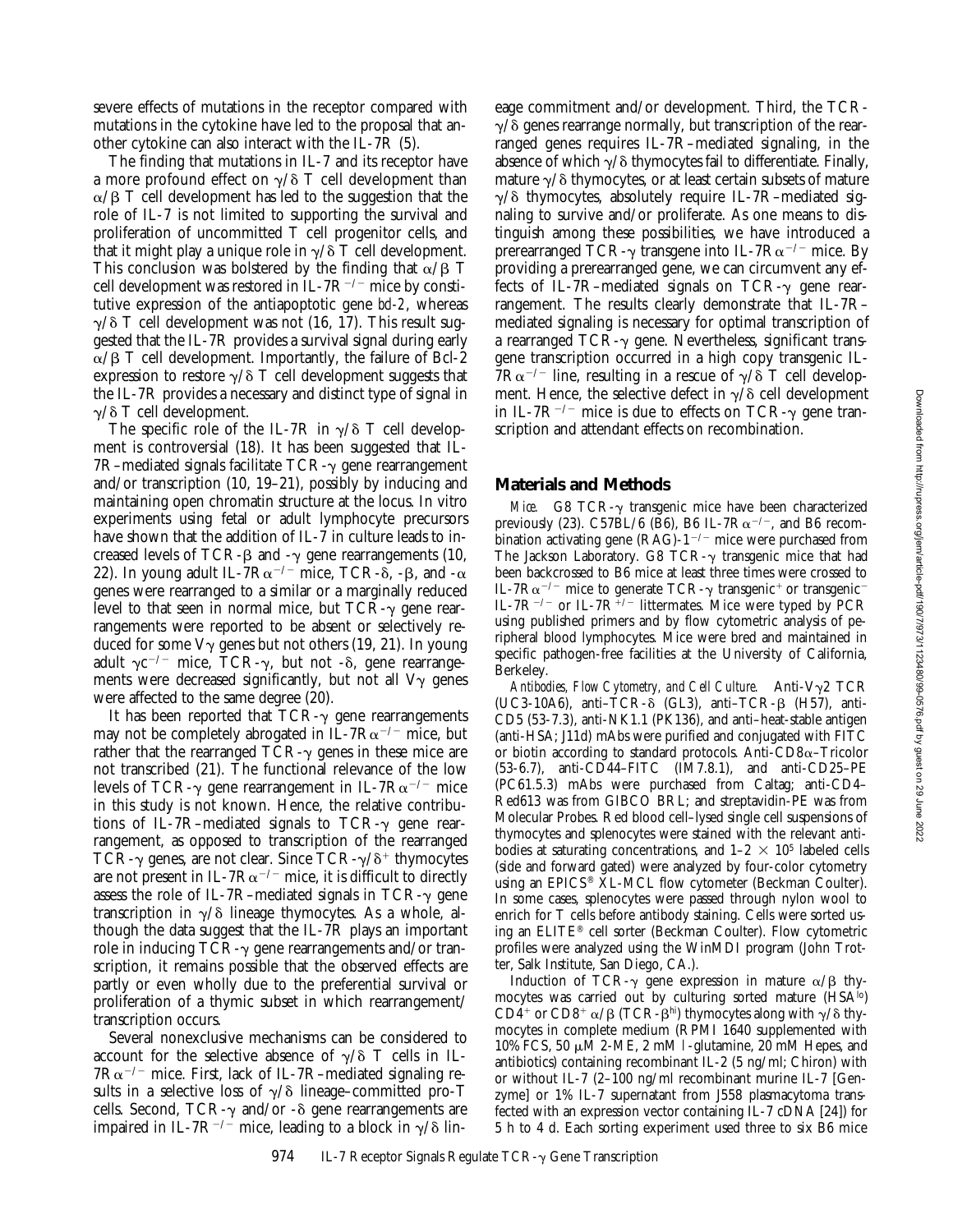$(4-8-wk-old)$  and involved depletion of HSA $^{\text{hi}}$  cells using a magnetic-activated cell sorter (MACS) before cell sorting.

*Southern Blot Analysis.* Genomic DNA (gDNA) isolation and Southern blotting were carried out as described  $(25)$ . 15  $\mu$ g of gDNA was digested (except for the sample from RAG-1<sup>-/-</sup> mice, which represents 2 µg of gDNA) with EcoRI, electrophoresed on 0.7% agarose gels, and blotted. The blot was hybridized with a C $\gamma$ 1 probe that cross-hybridizes with C $\gamma$ 2 and C $\gamma$ 3 genes (26).

*RNase Protection Assay.* [a-32P]rUTP (Amersham Pharmacia Biotech)–labeled riboprobe specific for the  $TCR-\gamma$  transgene transcripts was generated from a linearized pKS Bluescript vector (Stratagene) containing the 273-bp KpnI-BsrI fragment that includes the V-J junction sequence of G8 transgene under the control of T7 promoter. Control riboprobe specific for  $\gamma$ -actin mRNA was generated using SP6 RNA polymerase. RNase protection assay was carried out essentially as described (25) using 5  $\mu$ g of total RNA purified from sorted thymocyte populations (a pool of 9–15 IL-7 $R\alpha$ <sup>-/-</sup> mice per transgenic line was used in two independent sorting experiments). RNA was isolated using Ultraspec RNA solution (Biotecx). Each sample contained both probes to eliminate quantitative variations in input RNA. Densitometric analysis was performed using a PhosphorImager (Molecular Dynamics).

*Reverse Transcription PCR.* Reverse transcription (RT) of 1–2  $\mu$ g of total RNA from sorted (and cultured) thymocytes was performed using oligo-dT primers and avian reverse transcriptase (both from Boehringer Mannheim). Each sorting experiment used pooled thymocytes from four to eight IL-7 $R\alpha^{-/-}$  mice for the analysis of transgene expression and pooled thymocytes from three to six B6 mice for the analysis of endogenous  $TCR-\gamma$  gene expression in  $\alpha/\beta$  cells. cDNA was serially diluted 3- or 4-fold, and PCR was performed for 28 cycles with the addition of 1.0  $\mu$ Ci of [ $\alpha$ -<sup>32</sup>P]dCTP (Amersham Pharmacia Biotech) per sample in a total reaction volume of 50  $\mu$ l. Samples without the RT step were subjected to the same PCR protocol. Starting sample concentration of tubulin PCR reactions was three- or fourfold lower than the corresponding target gene PCRs. Products were resolved by gel electrophoresis on a 5% polyacrylamide gel and visualized by autoradiography. Densitometric analysis was performed using a PhosphorImager (Molecular Dynamics). For nonradioactive PCR, 35–39 cycles of amplification were performed. Products were subjected to gel electrophoresis on a 1.5% agarose gel and visualized by ethidium bromide staining. The following PCR primers were used:  $5'$  V $\gamma$ 2, CTGGGAATTCAA- $CCTGGCAGATGA$ ; 3' J $\gamma$ 1, GGGAAGCTTACCAGAGG-GAATTACTATGAG; 3' G8 junction, GTGAAAACCTGAG-CTCCCCTCCC; 5' tubulin, CAGGCTGGTCAATGTGGC-AACCAGATCGGT; 3' tubulin, GGCGCCCTCTGTGTAG-TGGCCTTTGGCCCA.

## **Results**

*Impaired TCR-*g *Transgene Expression in IL-7R–deficient Mice.* The TCR- $\gamma$  gene rearrangement status in IL- $7R\alpha^{-/-}$  mice has been somewhat controversial. Southern blot analysis of  $TCR-\gamma$  gene rearrangement in thymocytes demonstrated that the rearranged  $TCR-\gamma$  genes are virtually undetectable in IL-7 $R\alpha^{-1}$  mice and that the pattern is very similar to that observed in RAG- $1^{-/-}$  mice (Fig. 1). This result supports previous Southern analysis (19) but is in contrast to the recent PCR data that indicated a signifi-



Figure 1. Lack of significant  $TCR-\gamma$  gene rearrangement in thymocytes of IL-7R $\alpha$ <sup>-/-</sup> mice. Southern blot analysis of EcoR1-digested genomic DNA probed with a C $\gamma$ -specific probe reveals a virtually undetectable level of TCR- $\gamma$  gene rearrangement in thymocytes of IL-7R $\alpha^{-/2}$ mice. Three germline bands at 13.4, 10.5, and 7.5 kb detected in the RAG-1<sup>-/-</sup> lane represent unrearranged J-C gene segments of C<sub>2</sub>1, C<sub>2</sub>2, and  $C_{\gamma}$ 3 loci, respectively.  $C_{\gamma}$ 3 gene segment is a pseudogene and is found mostly in the germline configuration in normal thymocytes. Rearranged  $C_{\gamma}$  genes migrate at 16–20 kb, representing two predominant gene rearrangements,  $V\gamma$ 2-J $\gamma$ 1-C $\gamma$ 1 and V $\gamma$ 1.2-J $\gamma$ 2-C $\gamma$ 2, found in adult thymocytes. The  $RAG-1^{-/-}$  lane contains approximately eightfold less digested genomic DNA than the other two lanes. Numbers on the right represent DNA sizes (in kb).

cant level of TCR- $\gamma$  gene rearrangement in IL-7R $\alpha$ <sup>-/-</sup> mice (21). This deficiency in TCR- $\gamma$  gene rearrangement can be caused by a specific defect in TCR- $\gamma$  gene rearrangement/transcription and/or a selective loss of cells that rearrange/transcribe  $TCR-\gamma$  genes.

To investigate the role of IL-7R signaling in TCR- $\gamma$ gene expression, we crossed  $TCR-\gamma$  transgenes onto an IL-7 $R\alpha$ <sup>-/-</sup> background. The use of a prerearranged transgene allowed us to examine  $TCR-\gamma$  gene expression independent of TCR- $\gamma$  gene recombination. Two distinct  $\alpha/\beta$ lineage developmental phenotypes of IL-7 $R\alpha^{-/-}$  mice have been documented: in type I IL-7 $R\alpha^{-/-}$  mice the thymus is composed exclusively of immature  $CD4-CD8$ <sup>-</sup> (double negative [DN]) thymocytes (5), whereas in type II mice they exhibit near normal CD4/CD8 thymic composition (14). The basis for the phenotypic variation is unknown. All IL-7 $R\alpha^{-/-}$  mice lack  $\gamma/\delta$  T cells and show a drastically decreased thymic cellularity. In our colony, the majority of the B6 IL-7 $Ra^{-/-}$  mice (>80%) exhibit the type II phenotype.

Mice harboring a productively rearranged  $TCR-\gamma$  $(V_2^2$ -J<sub>2</sub>1-C<sub>2</sub>1) transgene (27) from the G8 cell line have been described previously (23). It has been demonstrated that expression of this transgene correlates well with transgene copy number and is not subject to transgene position effects (23, 28). We compared 2 TCR- $\gamma$  transgenic lines containing the identical transgene, but with different numbers of transgene copies (30 vs. 2 copies). Expression levels were determined in RNA samples from sorted  $(>99\%)$ pure)  $CD4$ <sup>-</sup> $CD8$ <sup>-</sup> $TCR$ - $\beta$ <sup>-</sup> thymocytes, with an RNase protection assay using a V-J junction spanning probe specific for the transgene (Fig. 2 A). The results were normal-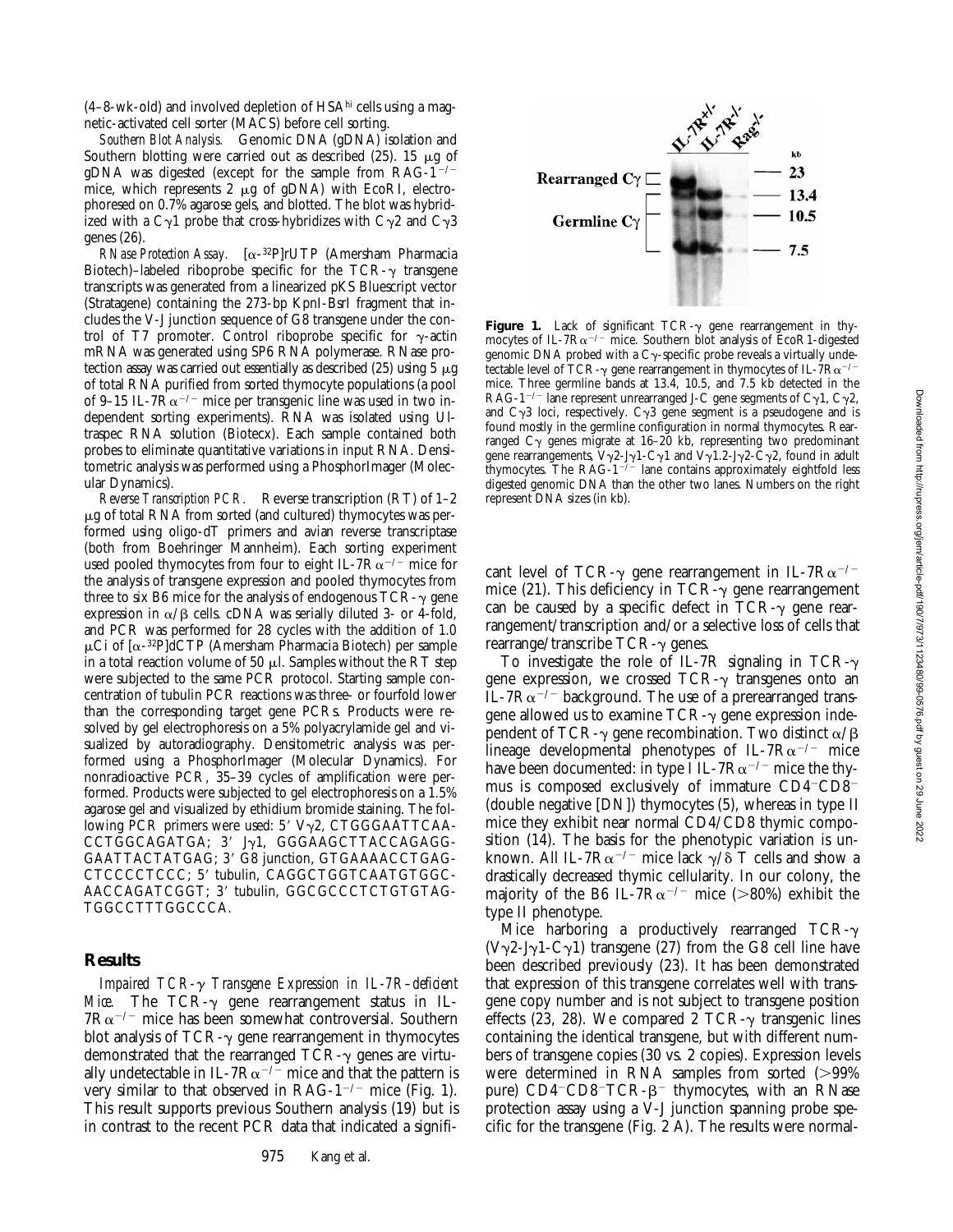

Figure 2. Expression of rearranged TCR- $\gamma$  transgene in thymocyte precursors is dependent on IL-7R signaling. (A) A representative RNase protection assay of transgene-specific RNA in purified assay of transgene-specific RNA in CD4<sup>-</sup>CD8<sup>-</sup>TCR- $\beta$ <sup>-</sup> thymocytes from high (>30) and low (<2) copy transgenic IL-7R $\alpha^{+/-}$  (designated +) and IL-7R $\alpha^{-/-}$  (-) mice using the transgene V-J junction–specific riboprobe. Labeled, undigested probes are shown on the right ( $\gamma A$ ,  $\gamma$ -actin; v2, G8 VJ junction–specific probe). Identities of the protected bands are indicated beside the arrows. The two protected bands marked as originating from G8 TCR- $\gamma$  gene template  $(G8 V<sub>2</sub>)$  at 273 and 249 bp are so designated based on the predicted sizes of the protected VJ region of the G8 mRNA and are only detected in transgenic RNA samples. Size markers were included in all of the gels. The 249-bp fragment corresponds to correctly spliced mRNA, and the 273-bp fragment represents an mRNA in which the correct J-C splice has not occurred. Numbers below the panel represent the degrees of reduction in transgene-specific RNA level (combined quantities of two bands marked as G8 $\gamma$ ) in transgenic IL-7R $\alpha^{-/-}$  mice compared with IL-7R $\alpha^{+/-}$ mice as determined by the PhosphorImager densitometric analysis with  $\gamma$ -actin RNA level as a loading control. Numbers on the right represent RNA sizes (in bp). Sub-bands present in the high copy IL- $7R^+$  lane are transgene transcription specific and may originate from incorrect splicing, aberrant transcription, and/or unstable mRNA, and are possibly enhanced by an abnormally elevated expression of the transgene. (B) Semiquantitative RT-PCR assay for transgene-specific RNA in purified CD4<sup>-</sup>CD8<sup>-</sup>TCR- $\beta$ <sup>-</sup> thymocytes from low copy transgenic IL-7R $\alpha$ <sup>+/</sup> and IL-7 $R\alpha^{-/-}$  mice. Results from fourfold serial dilutions of the cDNA samples used for PCR are shown. Tubulin RT-PCR was used as a control. The highest initial amount used for tubulin PCR was fourfold diluted compared with the highest amount used for  $V\gamma$ 2-G8 junction–specific PCR. No significant level of product was detected in PCR reactions without the RT step, and no RT-PCR product was detectable in nontransgenic samples (data not shown). Results from two of three independent sorting experiments are shown.

The low copy  $TCR-\gamma$  transgene is expressed in the normal thymus at similar levels as the endogenous  $TCR-\gamma$ genes in a  $\gamma/\delta$  T cell hybridoma (29; Kang, J., and D.H. Raulet, unpublished results). Transgene transcript levels were reduced by  $>26$ -fold in CD4<sup>-</sup>CD8<sup>-</sup>TCR- $\beta$ <sup>-</sup> thymocytes from the low copy transgenic IL-7 $Ra^{-/-}$  mice compared with control transgenic  $IL-7R\alpha^{+/-}$  thymocytes (Fig. 2 A). The dramatic reduction in transgene transcription was confirmed in highly sensitive RT-PCR experiments. In two out of three such experiments, no transgene transcripts were detected in sorted  $CD4$ <sup>-</sup>CD8<sup>-</sup>TCR- $\beta$ <sup>-</sup> thymocytes from transgenic IL-7 $Ra^{-/-}$  mice, whereas abundant transcripts were detected in transgenic IL-7 $R\alpha^{+/-}$ mice (for example, see experiment 1 [EXP'T 1] in Fig. 2 B). In one experiment, transcripts were detected in sorted thymocytes from IL-7 $R\alpha^{-/-}$  mice, but the levels were reduced by more than eightfold compared with IL-7 $R\alpha^{+/-}$ mice (Fig. 2 B, experiment 2). This level of transgene transcription was only detectable in one experiment, and only in the PCR assay.

The high (30) copy transgene was expressed at much higher levels in transgenic IL-7 $R\alpha^{+/-}$  thymocytes than the low copy transgene, as expected from the greater number of transgene copies (Fig. 2 A). Nevertheless, transgene mRNA levels were substantially reduced in sorted thymocytes from IL-7 $Ra^{-/-}$  transgenic mice, by a factor of at least five- to sevenfold (Fig. 2 A). No significant difference was seen between samples from transgenic IL-7 $R^{+/+}$  and IL-7 $R^{+/-}$  mice (data not shown). The less dramatic effects of IL-7R deficiency on transgene transcription in the high copy line may be due to cooperative effects of multiple tandem transgene copies, which may partly overcome the requirement for IL-7R–dependent factors. Taken together, the results demonstrate that the transcription of both high and low copy  $TCR-\gamma$  transgenes is highly dependent on IL-7Ra expression.

*The High Copy TCR-* $\gamma$  *Transgene Rescues*  $\gamma/\delta$  *T Cell Development in IL-7R<sup>-/-</sup> Mice.* Although optimal TCR- $\gamma$ gene transcription depended on IL-7R signaling, the high copy  $TCR-\gamma$  transgene supported significant levels of transgene transcription. This persistent but reduced transgene transcription was likely due in part to the higher number of templates for transcription as well as to a partial reduction in IL-7R dependence due to tandem multimerization of the transgene. The significant expression of the transgene in the high copy line allowed us to address whether the absence of  $\gamma/\delta$  cells in IL-7R $\alpha^{-/-}$  mice is due to the absence of  $TCR-\gamma$  chain synthesis.

It was shown previously that in otherwise normal mice, TCR- $\gamma$  transgene expression resulted in a two- to threefold enhancement in the development of  $\gamma/\delta$  thymocytes. The resulting  $\gamma/\delta$  cell population was >90% V $\gamma$ 2<sup>+</sup> compared with  $\sim$ 40% V $\gamma$ 2<sup>+</sup> thymocytes in nontransgenic littermates (23; Fig. 3 A). The increase in  $\gamma/\delta$  cell numbers in the transgenic mice was independent of transgene copy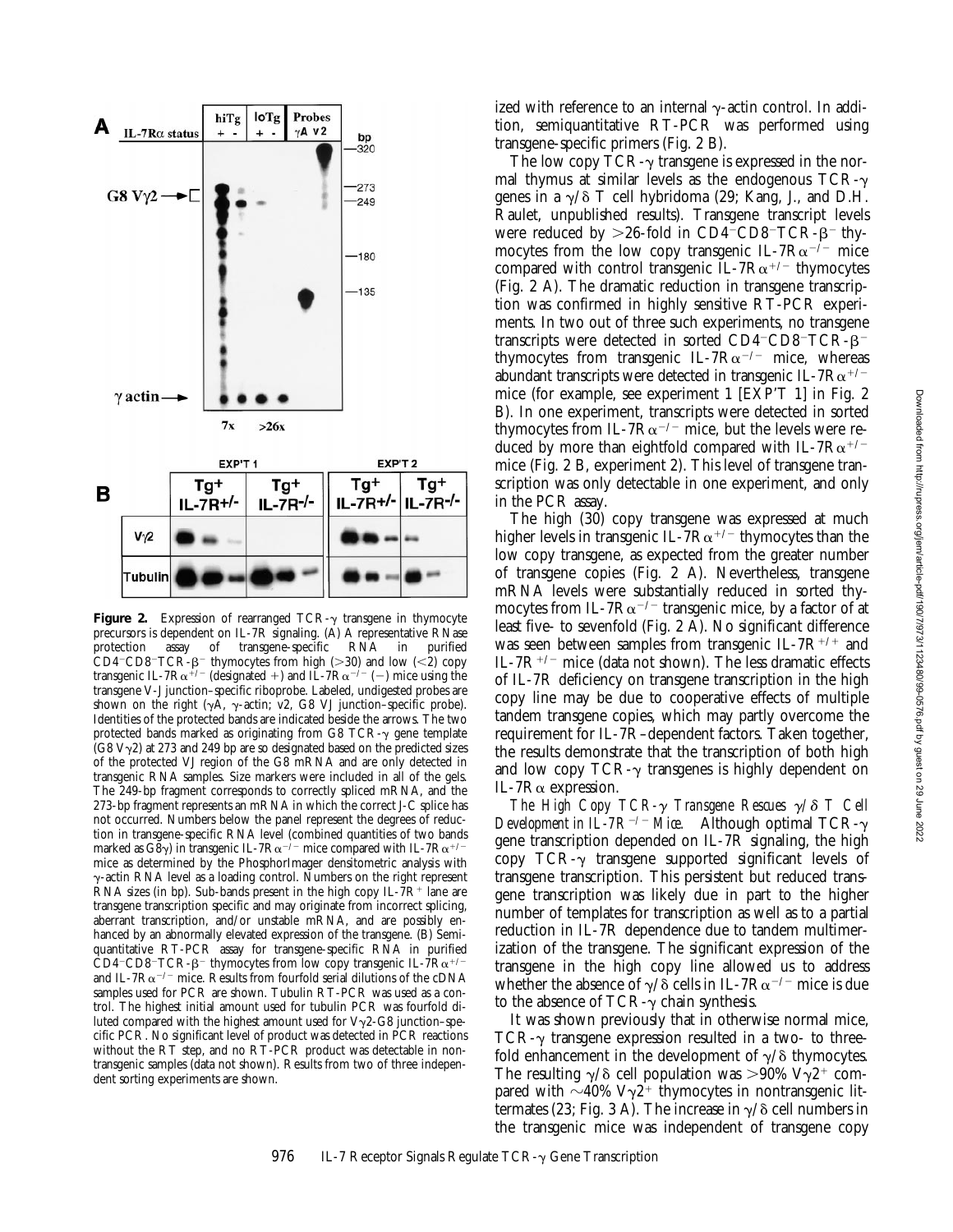

**Figure 3.** Expression of a rearranged TCR- $\gamma$  gene results in  $\gamma/\delta$  T cell development in IL-7 $R\alpha^{-/-}$  mice. (A) Proportions of gated CD4<sup>-</sup>CD8<sup>-</sup> DN thymocytes expressing  $TCR-\gamma/\delta$  in representative nontransgenic B6, high copy transgenic B6, high copy transgenic B6 IL-7 $R\alpha^{-/-}$ , and nontransgenic B6 IL-7 $R\alpha^{-/-}$  littermate mice. Transgenic mice predominantly express  $TCR-\gamma/\delta$  composed of G8 V $\gamma$ 2 chain. Numbers in brackets represent total thymocyte number. (B) CD25/CD44 expression profiles of total and gated DN and DP thymocytes in high copy transgenic IL-7R $\alpha^{+/+}$  or IL-7R $\alpha^{-/-}$  mice. No significant difference is seen in the CD25/CD44 subset distribution between the nontransgenic and transgenic IL-7 $R^{+/+}$  mice. Tg, transgenic.

number, but was dependent on the production of functional endogenous  $TCR-\delta$  chains.

 $\gamma/\delta$  T cells were not detectable in IL-7R $\alpha$ <sup>-/-</sup> mice (14, 15). The rearranged TCR- $\gamma$  transgene, when present at 30 transgene copies, rescued  $\gamma/\delta$  T cell (CD4<sup>-</sup>, CD8<sup>-</sup>, CD5 $^{\text{med}}$ , TCR- $\beta^-$ , NK1.1<sup>-</sup>, HSA<sup>lo to hi</sup>; data not shown) development in the thymus of IL-7 $R\alpha^{-/-}$  mice (Fig. 3 A). The proportion of DN thymocytes that expressed TCR- $\gamma$ / $\delta$  in transgenic IL-7R $\alpha^{-/-}$  mice (20.6  $\pm$  1.8%) was similar to that of transgenic littermates that were IL-7 $R\alpha^{+/-}$ or IL-7R $\alpha^{+/+}$  (19.3  $\pm$  2.4%, Fig. 3 A). Moreover, the proportion of the DN thymocytes that were HSA<sup>lo</sup>TCR- $\gamma/\delta^+$ , a provisional phenotype for mature T cells, did not differ significantly between transgenic IL-7 $Ra^{-/-}$  mice and wild-type mice (data not shown). The cells were stained with an anti– $TCR-\delta$  mAb, indicating that  $\delta$  chain expression is independent of IL-7R signaling.

Although the percentage of  $\gamma/\delta$  thymocytes in transgenic IL-7 $R\alpha^{-/-}$  mice was normal, the absolute number of these cells was reduced  $\sim$ 14-fold at 4–5 wk of age compared with transgenic IL-7 $R\alpha^{+/-}$  mice. This is to be expected, given the  $>20$ -fold reduction in the number of T lineage–committed progenitor cells  $(CD25+CD44^+$  $c$ -kit<sup>+</sup>CD4<sup>-</sup>CD8<sup>-</sup>CD3<sup>-</sup>) in these mice (17; Fig. 3 B, and data not shown). Hence, the absolute number of  $\gamma/\delta$  thymocytes generated per progenitor T cell in the transgenic IL-7 $R\alpha$ <sup>-/-</sup> mice was not substantially different from that in normal mice. Examination of DN developmental intermediates using CD25/CD44 expression revealed no significant alterations in the subset distribution between the transgenic and nontransgenic IL-7 $R\alpha^{-/-}$  littermates, and a distinct  $CD25+CDA4$ <sup>-</sup> DN pre-T cell subset was not evident even when the transgene was expressed (Fig. 3 B, middle panel).

Peripheral  $\gamma/\delta$  T cells were essentially undetectable in nontransgenic IL-7 $R\alpha^{-/-}$  mice (14, 15; Table I). Significant numbers of peripheral  $\gamma/\delta$  T cells were detected in transgenic IL-7 $R\alpha^{-/-}$  mice older than 3 wk, although they were reduced in absolute cell number by  $\sim$ 13-fold compared with transgenic IL-7 $R\alpha^{+/-}$  mice (Table I), as might be expected considering the reduction in thymic progenitor cells in these mice. These observations suggest that IL-7R

**Table I.**  $\gamma/\delta$  *T Cell Development in High Copy TCR-* $\gamma$  *Transgenic IL-7Ra<sup>-/-</sup> Mice* 

| Genotype <sup>*</sup>                  |                  | (age, wk) | Cell no. $(\times 10^5)$ |                         |                            |
|----------------------------------------|------------------|-----------|--------------------------|-------------------------|----------------------------|
|                                        | $\boldsymbol{n}$ |           | All thymocytes           | Thymic $\gamma/\delta$  | Splenic $\gamma/\delta$    |
|                                        |                  |           |                          | average $\pm$ SD        |                            |
| IL-7 $R\alpha^{+/-}$ , Tg <sup>-</sup> | 4                | $(3-5)$   | $2.158 \pm 420$          | $4.3 \pm 1.2$           | $7.2 \pm 1.4$              |
| IL-7 $R\alpha^{+/-}$ , Tg <sup>+</sup> | 11               | $(3-5)$   | $1,723 \pm 294$          | $10.2 \pm 2.8$          | $21.5 \pm 3.2^{\ddagger}$  |
| IL-7 $R\alpha^{-/-}$ , Tg <sup>-</sup> | 10               | $(2-3)$   | $38 \pm 17$              | ${<}0.003$ <sup>§</sup> | ${<}0.01$ <sup>§</sup>     |
| IL-7 $R\alpha^{-/-}$ , Tg <sup>+</sup> | 8                | $(2-3)$   | $14 \pm 5$               | $0.22 \pm 0.10$         | $0.07 \pm 0.06^{\ddagger}$ |
| IL-7 $R\alpha^{-/-}$ , Tg <sup>-</sup> | 16               | $(4-5)$   | $49 \pm 22$              | ${<}0.01$ <sup>§</sup>  | $<$ 0.01 $^{\circ}$        |
| IL-7 $R\alpha^{-/-}$ , Tg <sup>+</sup> | 12               | $(4-5)$   | $35 \pm 26$              | $0.69 \pm 0.36$         | $1.6 \pm 0.5$              |

\*Tg, prerearranged TCR- $\gamma$  transgene.

 $n = 5$ .

§Estimate based on maximal number detected within groups.  $n = 6$ .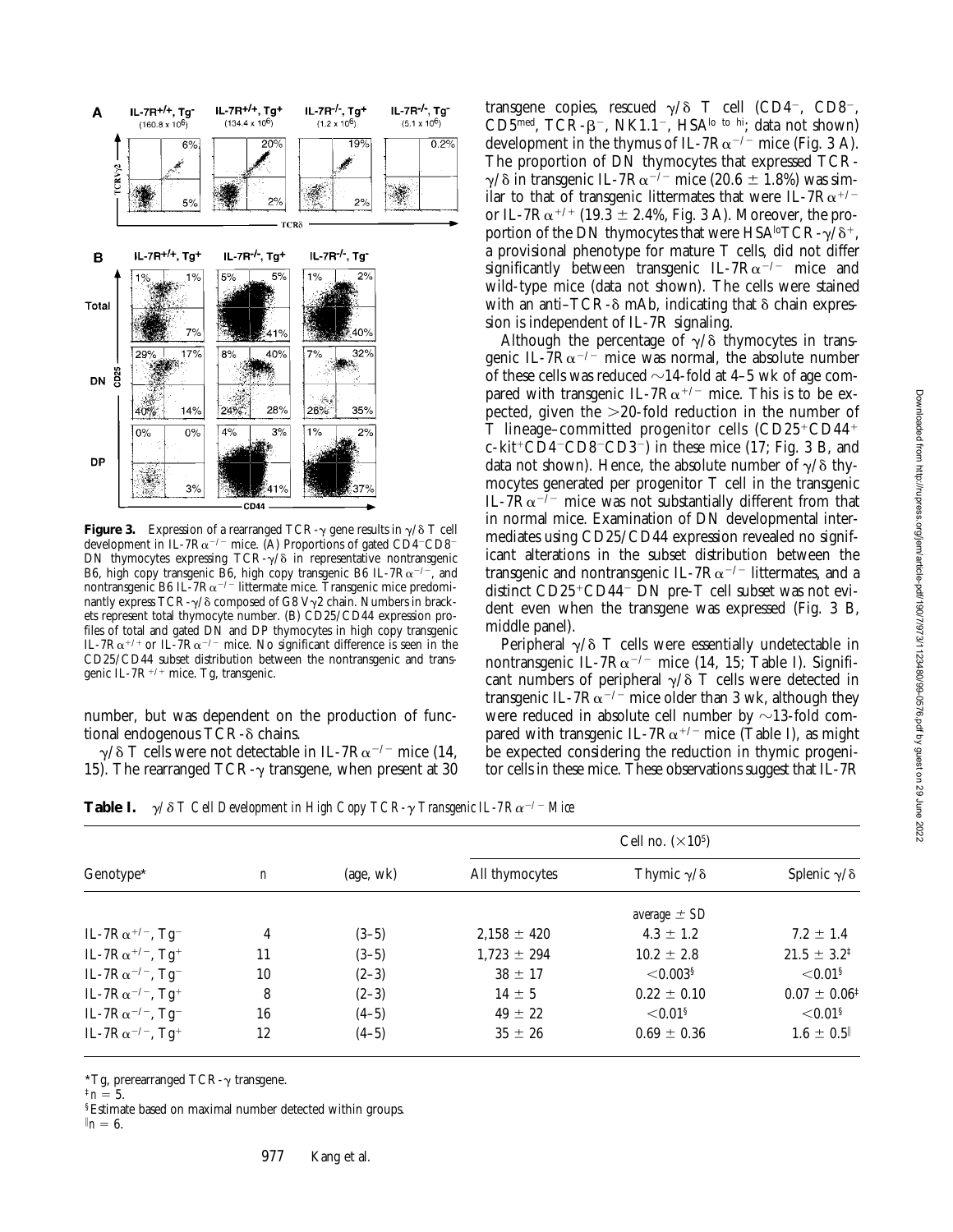

**Figure 4.**  $\gamma/\delta$  T cells are not generated in low copy TCR- $\gamma$  transgenic (loTg) IL-7 $R\alpha^{-/-}$  mice. Proportions of gated DN thymocytes expressing TCR- $\gamma$ / $\delta$  in representative nontransgenic IL-7R $\alpha^{+/-}$ , low copy TCR- $\gamma$ transgenic IL-7Ra+/-, and low copy TCR- $\gamma$  transgenic IL-7Ra+/- littermates. Fractions of TCR- $\gamma$ / $\delta$  cells that express V $\gamma$ 2 chain are also compared. Numbers in brackets represent total thymocyte number.

signaling is not absolutely required for  $\gamma/\delta$  T cell maintenance in the periphery.

Collectively, the results indicate that sufficient expression of a rearranged  $TCR-\gamma$  gene alone can lead to the development of  $\gamma/\delta$  thymocytes in the absence of IL-7R–mediated signals. Production of endogenous  $TCR-\delta$  chains was not dependent on IL-7R. However, it cannot be ruled out that a subtle difference in endogenous  $TCR-\delta$  gene transcription exists in IL-7 $R^{-/-}$  mice, although such a difference is not expected to affect functional  $TCR-\delta$  chain generation. Importantly, the level of  $TCR-\gamma/\delta$  receptors on the surface of the transgenic thymocytes was no higher than the receptor levels on  $\gamma/\delta$  cells in normal mice (23; and Fig. 3 A), suggesting that  $\gamma/\delta$  T cell development in the transgenic IL-7R $\alpha^{-7}$  mice is not due to aberrantly enhanced  $TCR-\gamma/\delta$  signaling. These results argue against the possibility that IL-7R–mediated signals are essential for the survival and/or maintenance of  $\gamma/\delta$  T cells. Instead, the data suggest that an IL-7R−mediated signal(s) is necessary for the synthesis of TCR- $\gamma$  chains.

*The Low Copy Transgene Fails to Rescue*  $\gamma/\delta$  *T Cell Development in IL-7R* $\alpha$ *<sup>-/-</sup> Mice.* To determine whether the rescue of  $\gamma/\delta$  T cells in IL-7R $\alpha^{-/-}$  mice is related to transgene copy number, the low (2) copy transgenic IL-7 $Ra^{-/-}$ mice were analyzed. Flow cytometric analysis of DN thymocytes confirmed that the low copy transgene expression enhanced  $\gamma/\delta$  T cell development in IL-7R $\alpha^{+\bar{i}-}$  mice (Fig. 4), similar to what was observed with the high copy line (Fig. 3). However, unlike the high copy line, provision of the low copy transgene failed to rescue  $\gamma/\delta$  cell development in IL-7 $\overline{R}\alpha^{-/-}$  mice (Fig. 4). These data indicate that the impaired transcription of the rearranged transgene in low copy IL-7R $\alpha^{-/-}$  mice results in levels of TCR- $\gamma$ chain synthesis that are too low to stimulate  $\gamma/\delta$  T cell development.

*IL-7 Can Reverse Transcriptional Suppression of the TCR-*<sup>g</sup> *Gene in*  $\alpha/\beta$  *Lineage Thymocytes.* TCR- $\gamma$  genes are rearranged in the majority of CD4<sup>+</sup> and CD8<sup>+</sup>  $\alpha$ / $\beta$  lineage cells, but they are normally maintained in a transcriptionally inactive state (26, 29, 30). Rearranged  $V\gamma^2$ -J $\gamma^1C\gamma^1$ 



**Figure 5.** IL-7 induces transcription of endogenous, rearranged TCR-g genes in purified CD4<sup>+</sup>  $\alpha$ / $\beta$  thymocytes. (A) Semiquantitative RT-PCR assay of endogenous, rearranged  $V\gamma$ 2-J $\gamma$ 1-specific RNA from sorted  $TCR-\gamma/\delta^+$  or  $CD4^+$  or  $CD8^+$  HSA<sup>lo</sup>TCR- $\beta^+$  thymocytes cultured for 2 d in IL-2 alone (designated as –IL-7) or in medium supplemented with IL-2 and IL-7 (1% supernatant of transfected IL-7 cDNA–expressing J558 cells, designated as  $+$ IL-7). Addition of IL-7 did not significantly alter the level of TCR- $\gamma$  gene expression in cultures of  $\gamma/\delta$  thymocytes (data not shown). Results from threefold serial dilutions of the cDNA samples used for PCR are shown. The highest amount used for control tubulin PCR was threefold diluted compared with the highest amount used for  $V\gamma$ 2-Jg1–specific PCR. No product was detected in PCR reactions without the RT step (data not shown). (B) Kinetics of endogenous  $V\gamma2-J\gamma1$  gene expression in sorted mature  $\alpha/\beta$  thymocytes cultured with 2 ng/ml rIL-7. RT-PCR products specific for rearranged  $V\gamma2$ -J $\gamma1$  and tubulin at various times after culture (numbers in the boxes refer to hours in culture) were resolved by gel electrophoresis and visualized by ethidium bromide staining. Sorted HSA<sup>lo</sup>TCR- $\beta$ <sup>+</sup>CD4<sup>+</sup> or CD8<sup>+</sup> thymocytes (designated as  $CD4^+$  or  $CD8^+$ ) were cultured in IL-2 medium with  $(+)$  or without  $(-)$ IL-7. No significant  $TCR-\gamma$  gene expression was detectable in cultured  $CD8^+$  thymocytes or sorted  $CD4^+$  or  $CD8^+$  thymocytes at the beginning of culture (0h). Abundant TCR-g transcripts were detected in DN (purified by complement kill of  $CD4^+$  and/or  $CD8^+$  thymocytes) and sorted CD25<sup>+</sup>CD44<sup>-</sup> triple negative cells (pre-T) containing  $\gamma$ / $\delta$  lineage cells. No product was detected in PCR reactions without the RT step (data not shown).

genes, in particular, are present in most  $\alpha/\beta$  lineage cells but are completely repressed. To determine if the transcription of endogenous rearranged  $TCR-\gamma$  genes can also be influenced by IL-7R–mediated signals, we tested whether IL-7 can activate expression of endogenous  $TCR-\gamma$  genes in  $\alpha/\beta$  lineage cells from normal mice. In contrast to immature DP thymocytes, the majority of  $CD4<sup>+</sup>$  SP mature thymocytes from B6 mice express the IL-7 $R\alpha$  chain (31; and data not shown). A significant fraction of  $CD8^+$  SP mature thymocytes also express the IL-7R $\alpha$  chain, but at a reduced level per cell compared with  $CD4^+$  thymocytes (31; and data not shown).

Sorted CD4<sup>+</sup> or CD8<sup>+</sup> SP HSA<sup>lo</sup>TCR- $\alpha/\beta$ <sup>+</sup> as well as CD4<sup>-</sup>CD8<sup>-</sup>TCR- $\gamma$ / $\delta$ <sup>+</sup> thymocytes (all >97% pure) from B6 mice were cultured in IL-2 for 2 d in the presence or absence of IL-7, and the level of  $TCR-\gamma$  gene transcription was measured by semiquantitative RT-PCR. The proportion of cells surviving after culture for all different condi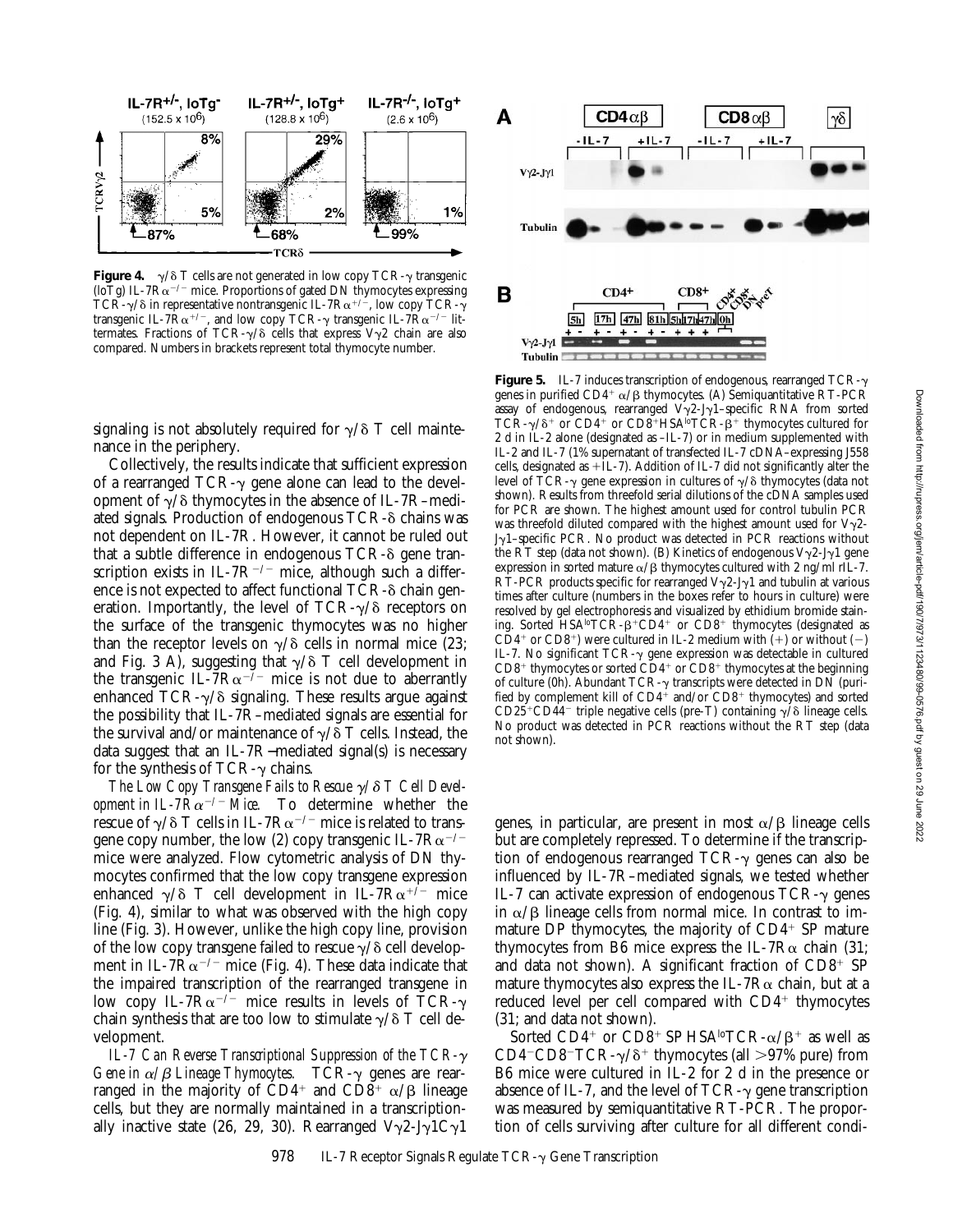tions was similar in five independent experiments (data not shown). Fig. 5 A shows results from one representative RT-PCR experiment of four assays with identical results. Consistent with previous results,  $\alpha/\beta$  T cells cultured without IL-7 failed to express the  $V\gamma^2$ -J $\gamma$ 1 gene, despite the fact that a large fraction of  $\alpha/\beta$  T cells harbor  $V\gamma2-J\gamma1$ rearrangements (26). Remarkably, however, IL-7 induced the expression of the endogenous  $V\gamma^2$ -J $\gamma$ 1 TCR- $\gamma$  gene in mature  $CD4^+$  SP thymocytes, to a level that was  $1/3$  to  $1/2$ the level seen in  $\gamma/\delta$  thymocytes cultured with or without IL-7 (Fig. 5, data not shown). The induction of transcription occurred rapidly after only 5 h in culture, and persisted until the end of a 4-d culture (Fig. 5 B). Treatment with IL-7 did not result in a significant induction of *rag1/2* gene expression in these cultures (data not shown). These results demonstrate that IL-7R signals can induce transcription of the endogenous rearranged TCR- $\gamma$  gene in CD4<sup>+</sup>  $\alpha$ / $\beta$ lineage cells in vitro, and suggest an active role of the downstream mediators of IL-7R signaling in promoting transcriptional activities at the  $TCR-\gamma$  locus. In contrast to its effects on  $CD4^+$  SP thymocytes, IL-7 failed to induce  $V\gamma$ 2-J $\gamma$ 1 TCR- $\gamma$  gene transcription in mature CD8 SP thymocytes (Fig. 5), perhaps due in part to the lower levels of IL-7R expression by these cells. The reason for the lack of transcription of rearranged endogenous  $TCR-\gamma$  gene in  $CD4$ <sup>+</sup> SP thymocytes in vivo is unclear, since IL-7 is produced by some thymic stromal cells. It appears that  $CD4<sup>+</sup>$ SP thymocytes do not receive sufficient IL-7R signaling in situ, possibly as a result of limiting local IL-7 concentration or antagonistic effects of other thymic inductive signals.

# **Discussion**

At least two aspects of T cell precursor differentiation are regulated by IL-7R–mediated signals. IL-7R signals ensure survival by preventing programmed cell death of developing T cells (16, 17), and they directly and specifically regulate the production of TCR- $\gamma$  chains. In IL-7R $\alpha^{-/-}$  mice, greatly reduced numbers of  $\alpha/\beta$  thymocytes develop, but  $\gamma/\delta$  thymocytes are completely absent. Based on the dramatically decreased levels of TCR- $\gamma$ , but not - $\delta$ , - $\beta$ , and  $-\alpha$ , gene rearrangement observed in thymocytes of IL- $7R\alpha^{-/-}$  mice, it has been suggested that the IL-7R signals are necessary for activating the  $TCR-\gamma$  gene locus (19). We show here that transcripts emanating from a prerearranged  $TCR-\gamma$  transgene are markedly reduced in IL- $7R\alpha^{-/-}$  mice, indicating that IL-7R $\alpha$  signaling directly affects  $TCR-\gamma$  gene expression, independent of rearrangement. This conclusion is strikingly supported by the studies showing that IL-7 induces transcription of the endogenous rearranged  $V\gamma$ 2-J $\gamma$ 1C $\gamma$ 1 gene in isolated mature CD4+SP thymocytes from normal mice. The downstream mediators of IL-7R have been previously shown to activate germline, sterile  $TCR-\gamma$  transcription in nonlymphocytes (32), consistent with the proposed role of IL-7R in regulating  $TCR-\gamma$  gene transcription.

Equally important, the present data indicate that the poor expression of TCR- $\gamma$  genes in IL-7R $\alpha^{-/-}$  mice is mainly responsible for the selective deficit of  $\gamma/\delta$  cells in these mice, since  $\gamma/\delta$  cell development could be restored with a high copy rearranged  $TCR-\gamma$  transgene. The number of  $\gamma/\delta$  T cells generated per pro-T cell was similar in the wild-type and high copy transgenic IL-7 $Ra^{-/-}$  mice. Hence, it appears that the  $\gamma/\delta$  lineage precursor cell generation,  $\gamma/\delta$  lineage development, and maintenance are not strictly dependent on IL-7R signals as long as functional TCR- $\gamma$  chains are present. Since no TCR- $\delta$  transgene was provided, these data also suggest that IL-7 $R\alpha$  signaling is not crucial for TCR- $\delta$  gene rearrangement and TCR- $\delta$ chain production, consistent with previous reports (19, 20).

The residual level of transgene transcription in the high copy transgenic IL-7 $R\alpha^{-/-}$  line was probably due to two factors. First, the high gene dosage provided a greater number of templates for  $\gamma$  gene transcription. Second, adjusting for gene dosage, it appeared that IL-7 $R\alpha$  deficiency had somewhat less effect on transcript levels in the high copy line compared with the low copy line, possibly reflecting a dysregulation that can occur in multiple tandemly integrated transgenes (33). Nevertheless, transgene transcription was substantially reduced in thymocytes of these mice compared with IL-7 $R\alpha^+$  mice.

In the IL-7 $R\alpha^{-/-}$  low copy  $\gamma$  transgenic mice, no restoration of  $\gamma/\delta$  cell development was observed. Previous studies showed that the level of transgene-directed  $\gamma$ mRNA in IL-7R $\alpha^+$  thymocytes harboring the low copy  $\gamma$ transgene is comparable to the level of  $TCR-\gamma$  transcripts in a normal cloned  $\gamma/\delta$  T cell line (29). This level of expression is sufficient to increase the number of  $\gamma/\delta$  cells in the thymus of IL-7 $R^+$  mice to the same extent as that seen in the high copy IL-7 $R^+$  transgenic mice (23). The IL-7 $R$ mutation is not permissive for this normal level of expression, and the sharp reduction in expression is sufficient to completely prevent  $\gamma/\delta$  cell development. This finding suggests that the deficiency in  $TCR-\gamma$  transcription in IL- $7R\alpha^{-/-}$  mice could account for the lack of  $\gamma/\delta$  cells in these mice even if the locus underwent rearrangement normally.

However, it is likely that  $TCR-\gamma$  gene rearrangement is also affected in IL-7 $R\alpha^{-/-}$  mice. Although it might be proposed that the low levels of  $TCR-\gamma$  gene rearrangements observed in IL-7 $R\alpha^{-/-}$  thymi are due to the rapid turnover of cells that have rearranged  $TCR-\gamma$  genes but do not survive as a result of the lack of IL-7R signaling, this is unlikely to be the complete explanation. Previous studies have shown that the majority of  $TCR-\gamma$  gene rearrangements in the normal thymus are nonproductive ones in  $\alpha$ / $\beta$  lineage CD4+CD8+ DP thymocytes (34). The IL- $7R\alpha^{-/-}$  mice we examined contained appreciable percentages of DP and SP  $\alpha\beta$  thymocytes, yet TCR- $\gamma$  gene rearrangement was nevertheless sharply reduced. In IL-7 $R\alpha^{-/-}$ mice, TCR- $\gamma$  gene rearrangements are rare even in  $\alpha/\beta$ lineage cells, which do not depend on  $TCR-\gamma/\delta$  expression for survival. This consideration suggests that T cells of IL-7R $\alpha$ <sup>-/-</sup> mice exhibit a specific deficiency in TCR- $\gamma$ gene rearrangement. Many previous studies have correlated transcription of B and T cell receptor genes with rearrange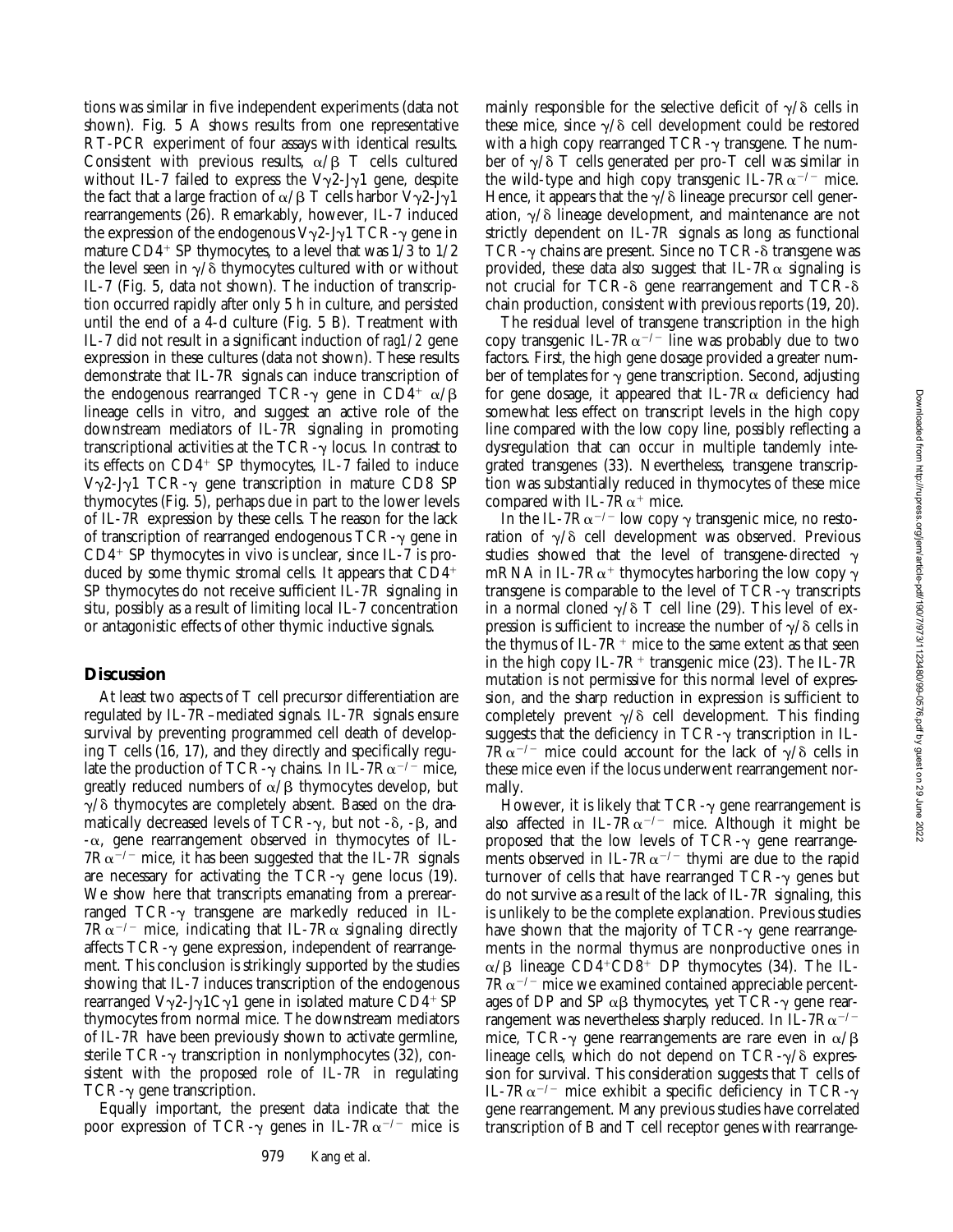ment (35). For example, enhancer and promoter elements that support transcription have been shown to play critical roles in rearrangement of the genes as well. Hence, the defective  $\gamma$  gene transcription in IL-7R $\alpha^{-/-}$  mice probably also results in reduced levels of  $\gamma$  gene rearrangement.

Two previous reports have provided indirect evidence for a possible role of IL-7R signals in controlling rearranged  $TCR-\gamma$  gene transcription. First, during fetal ontogeny in  $\gamma c^{-/-}$  mice, rearrangement of some TCR- $\gamma$ genes was evident, but fetal  $\gamma/\delta$  thymocytes still did not develop (20). It was not established that this absence of  $\gamma/\delta$ cells was due to a defect in TCR- $\gamma$  gene transcription. Second, in one study of fetal and adult IL-7 $R\alpha^{-/-}$  mice, it appeared that  $TCR-\gamma$  gene rearrangements were not completely absent as assayed by PCR, but the corresponding transcripts were undetectable (21). In our hands, IL-7 $R\alpha$ deficiency reduces the level of thymic  $\gamma$  gene rearrangements by at least 40-fold, as detected by genomic Southern blotting (Fig. 1). In the aforementioned study, it was not clear whether the level of gene rearrangement detected was sufficient to result in a measurable quantity of mRNA. Furthermore, it was not established that the rearrangements that were detected were present in cells that are normally capable of expressing TCR- $\gamma$  genes. It is known that  $\gamma$ gene expression is extinguished in certain thymic lineages, such as in  $CD4+CD8+DP$  cells (29, 30). By using a prerearranged transgene present in all thymocyte lineages, we were able to demonstrate directly that  $TCR-\gamma$  gene expression is impaired in the absence of IL-7 $R\alpha$  signaling.

One other aspect of the data is notable. At 2–3 wk of age, the total thymocyte number in the high copy  $TCR-\gamma$ transgenic IL-7 $R\alpha^{-/-}$  mice was only 36% of the number observed in nontransgenic IL-7 $R\alpha^{-/-}$  counterparts (Table I). Thus, the TCR- $\gamma$  transgene expression depressed the number of thymocytes in IL-7 $R\alpha^{-/-}$  mice. One possible explanation for this observation is that  $TCR-\gamma$  transgene expression in young mice enhances the rate of generation

of thymocytes expressing  $TCR-\gamma/\delta$ , resulting in reduced numbers of  $\alpha/\beta$  lineage cells. Since thymic proliferative expansion occurs mainly in  $\alpha/\beta$  but not  $\gamma/\delta$  lineage cells, the reduction in  $\alpha/\beta$  lineage cells would lead to a significant reduction in thymic cellularity. A similar effect of the  $TCR-\gamma$  transgene on thymic cellularity has been described previously in mice that generate  $\alpha/\beta$  lineage cells suboptimally (23).

Our results with the G8 (V $\gamma$ 2) TCR- $\gamma$  transgenic IL- $7R\alpha^{-/-}$  mice differ somewhat from a study that employed a different TCR- $\gamma$  transgene (T3.13.3, V $\gamma$ 1.1) that was crossed into  $\gamma c^{-/-}$  mice (20). The latter mice contained only 10% the number of splenic  $\gamma/\delta$  T cells that we observed, although the difference in thymic  $\gamma/\delta$  cell number was limited to two- to threefold. A plausible explanation for this difference in peripheral  $\gamma/\delta$  T cell numbers is that  $\gamma$ c-dependent cytokines other than IL-7 may be involved in the maintenance of mature  $\gamma/\delta$  T cells.

How does the IL-7R regulate  $TCR-\gamma$  gene expression? The TCR  $C_{\gamma}1$  locus contains a downstream enhancer element,  $3'E_{Cyl}$  (36, 37). We have recently identified another regulatory element, called 5'HsA, that cooperates with the  $3'E<sub>Cv1</sub>$  to stimulate optimal TCR- $\gamma$  gene rearrangement and transcription  $(28)$ .  $5'HsA$  is a locus control region (LCR)-like element that does not exhibit enhancer activity as measured with transient transfection assays, but is active when integrated in the genome. It appears to play a role in rendering the  $TCR-\gamma$  locus accessible for gene rearrangement and expression in vivo.  $3'E<sub>Cyl</sub>$  contains a consensus binding site for signal transducer and activator of transcription 5 (STAT5 [38]), a transcription factor that is activated by JAK1 and JAK3, which are in turn activated by the IL-7R. 5'HsA contains binding sites for other STATs. Reportedly, thymocytes of IL-7 $R\alpha^{-/-}$  mice are devoid of nuclear STAT5 (21). Further studies will be necessary to assess the role, if any, that STATs play in  $TCR-\gamma$  gene transcription.

*Submitted: 19 April 1999 Revised: 24 June 1999 Accepted: 29 July 1999*

We thank Dr. C. Chambers for helpful discussions and review of the manuscript, P. Schow for expert technical assistance with flow cytometric cell sorting, and Russell Vance and Dr. A. Volkman for comments on the paper.

This work was supported by a grant from the National Institutes of Health (RO1-AI30171). J. Kang is a research fellow of the National Cancer Institute of Canada supported by the Canadian Cancer Society.

Address correspondence to David H. Raulet, Department of Molecular and Cell Biology, 485 Life Sciences Addition, University of California at Berkeley, Berkeley, CA 94720. Phone: 510-642-9521; Fax: 510-642- 1443; E-mail: raulet@uclink4.berkeley.edu

M. Coles's present address is Department of Molecular Immunology, National Institute for Medical Research, Mill Hill, London, NW7 1AA, UK.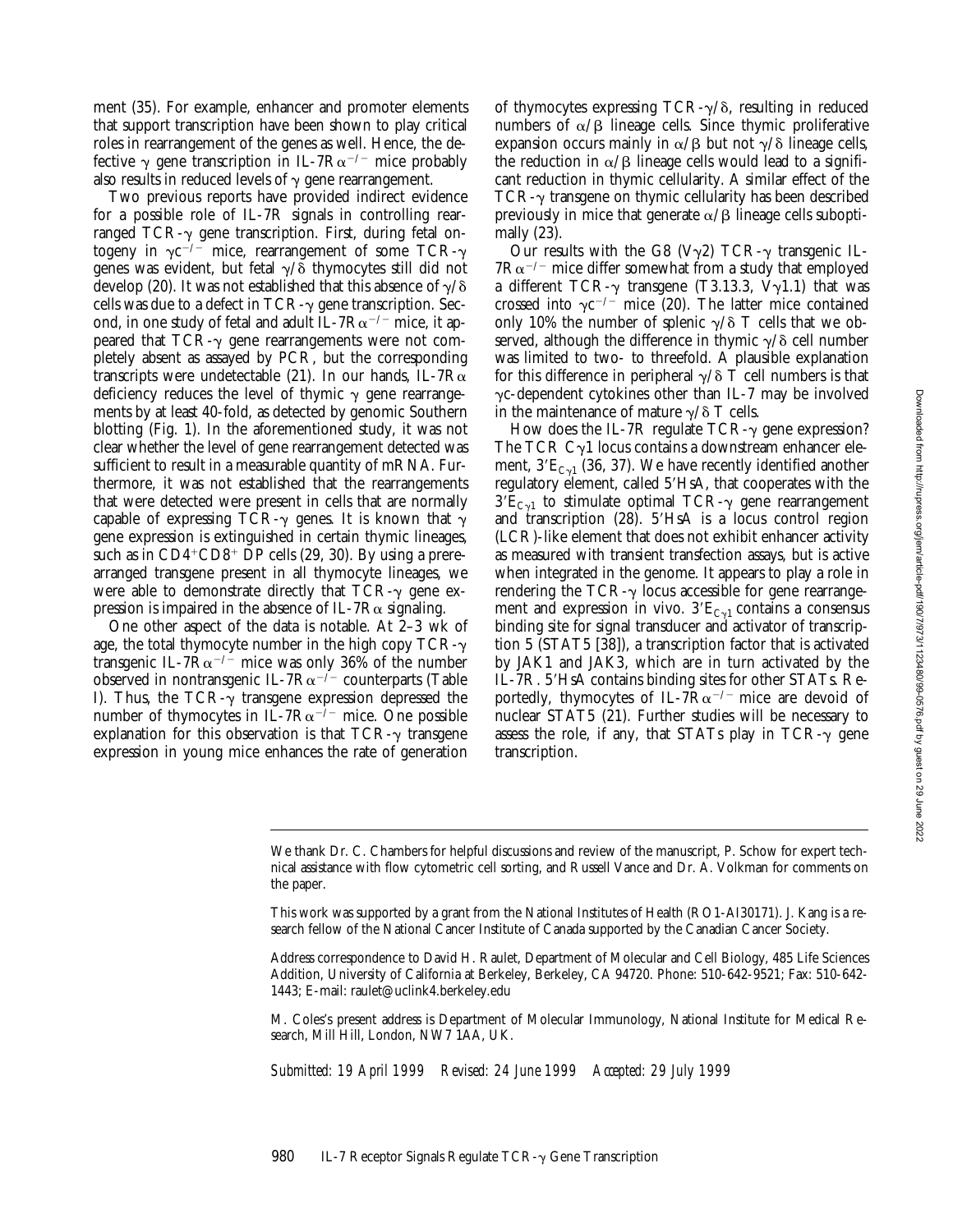## **References**

- 1. Wiles, M.V., P. Ruiz, and B.A. Imhof. 1992. Interleukin-7 expression during mouse thymus development. *Eur. J. Immunol.* 22:1037–1042.
- 2. Kondo, M., I.L. Weissman, and K. Akashi. 1997. Identification of clonogenic common lymphoid progenitors in mouse bone marrow. *Cell.* 91:661–672.
- 3. Lin, J.X., T.S. Migone, M. Tsang, M. Friedmann, J.A. Weatherbee, L. Zhou, A. Yamauchi, E.T. Bloom, J. Mietz, S. John, et al. 1995. The role of shared receptor motifs and common Stat proteins in the generation of cytokine pleiotropy and redundancy by IL-2, IL-4, IL-7, IL-13, and IL-15. *Immunity.* 2:331–339.
- 4. von Freeden-Jeffry, U., P. Vieira, L.A. Lucian, T. McNeil, S.E. Burdach, and R. Murray. 1995. Lymphopenia in interleukin (IL)-7 gene–deleted mice identifies IL-7 as a nonredundant cytokine. *J. Exp. Med.* 181:1519–1526.
- 5. Peschon, J.J., P.J. Morrissey, K.H. Grabstein, F.J. Ramsdell, E. Maraskovsky, B.C. Gliniak, L.S. Park, S.F. Ziegler, D.E. Williams, C.B. Ware, et al. 1994. Early lymphocyte expansion is severely impaired in interleukin 7 receptor–deficient mice. *J. Exp. Med.* 180:1955–1960.
- 6. DiSanto, J.P., W. Müller, D. Guy-Grand, A. Fischer, and K. Rajewsky. 1995. Lymphoid development in mice with a targeted deletion of the interleukin 2 receptor gamma chain. *Proc. Natl. Acad. Sci. USA.* 92:377–381.
- 7. Cao, X., E.W. Shores, J. Hu-Li, M.R. Anver, B.L. Kelsall, S.M. Russell, J. Drago, M. Noguchi, A. Grinberg, E.T. Bloom, et al. 1995. Defective lymphoid development in mice lacking expression of the common cytokine receptor gamma chain. *Immunity.* 2:223–238.
- 8. Moore, T.A., U. von Freeden-Jeffry, R. Murray, and A. Zlotnik. 1996. Inhibition of  $\gamma\delta$  T cell development and early thymocyte maturation in IL- $7^{-/-}$  mice. *J. Immunol.* 157: 2366–2373.
- 9. Plum, J., M. De Smedt, and G. Leclercq. 1993. Exogenous IL-7 promotes the growth of  $CD3$ <sup>-</sup> $CD4$ <sup>- $CD8$ </sup><sup>-</sup>  $CD44+CD25+/-$  precursor cells and blocks the differentiation pathway of TCR- $\alpha\beta$  cells in fetal thymus organ culture. *J. Immunol.* 150:2706–2716.
- 10. Appasamy, P.M., T.W. Kenniston, Jr., Y. Weng, E.C. Holt, J. Kost, and W.H. Chambers. 1993. Interleukin 7–induced expression of specific T cell receptor  $\gamma$  variable region genes in murine fetal liver cultures. *J. Exp. Med.* 178:2201–2206.
- 11. Thomis, D.C., C.B. Gurniak, E. Tivol, A.H. Sharpe, and L.J. Berg. 1995. Defects in B lymphocyte maturation and T lymphocyte activation in mice lacking Jak3. *Science.* 270:794–797.
- 12. Nosaka, T., J.M. van Deursen, R.A. Tripp, W.E. Thierfelder, B.A. Witthuhn, A.P. McMickle, P.C. Doherty, G.C. Grosveld, and J.N. Ihle. 1995. Defective lymphoid development in mice lacking Jak3 [published erratum appears in *Science.* 1996. 271:17]. *Science.* 270:800–802.
- 13. Park, S.Y., K. Saijo, T. Takahashi, M. Osawa, H. Arase, N. Hirayama, K. Miyake, H. Nakauchi, T. Shirasawa, and T. Saito. 1995. Developmental defects of lymphoid cells in Jak3 kinase-deficient mice. *Immunity.* 3:771–782.
- 14. Maki, K., S. Sunaga, Y. Komagata, Y. Kodaira, A. Mabuchi, H. Karasuyama, K. Yokomuro, J.I. Miyazaki, and K. Ikuta. 1996. Interleukin 7 receptor-deficient mice lack gammadelta T cells. *Proc. Natl. Acad. Sci. USA.* 93:7172–7177.
- 15. He, Y.W., and T.R. Malek. 1996. Interleukin-7 receptor  $\alpha$ is essential for the development of  $\gamma\delta^+$  T cells, but not natural killer cells. *J. Exp. Med.* 184:289–293.
- 16. Akashi, K., M. Kondo, U. von Freeden-Jeffry, R. Murray, and I.L. Weissman. 1997. Bcl-2 rescues T lymphopoiesis in interleukin-7 receptor-deficient mice. *Cell.* 89:1033–1041.
- 17. Maraskovsky, E., L.A. O'Reilly, M. Teepe, L.M. Corcoran, J.J. Peschon, and A. Strasser. 1997. Bcl-2 can rescue T lymphocyte development in interleukin-7 receptor-deficient mice but not in mutant rag-1<sup>-/-</sup> mice. *Cell.* 89:1011-1019.
- 18. Malek, T.R., B.O. Porter, and Y.W. He. 1999. Multiple  $\gamma$ cdependent cytokines regulate T cell development. *Immunol. Today.* 20:71–76.
- 19. Maki, K., S. Sunaga, and K. Ikuta. 1996. The V-J recombination of T cell receptor- $\gamma$  genes is blocked in interleukin-7 receptor–deficient mice. *J. Exp. Med.* 184:2423–2427.
- 20. Malissen, M., P. Pereira, D.J. Gerber, B. Malissen, and J.P. DiSanto. 1997. The common cytokine receptor  $\gamma$  chain controls survival of  $\gamma/\delta$  T cells. *J. Exp. Med.* 186:1277-1285.
- 21. Perumal, N.B., T.W. Kenniston, Jr., D.J. Tweardy, K.F. Dyer, R. Hoffman, J. Peschon, and P.M. Appasamy. 1997. TCR- $\gamma$  genes are rearranged but not transcribed in IL-7R $\alpha$ deficient mice. *J. Immunol.* 158:5744–5750.
- 22. Muegge, K., M.P. Vila, and S.K. Durum. 1993. Interleukin-7: a cofactor for V(D)J rearrangement of the T cell receptor beta gene. *Science.* 261:93–95.
- 23. Kang, J., M. Coles, D. Cado, and D.H. Raulet. 1998. The developmental fate of T cells is critically influenced by TCRgd expression. *Immunity.* 8:427–438.
- 24. Karasuyama, H., and F. Melchers. 1988. Establishment of mouse cell lines which constitutively secrete large quantities of interleukin 2, 3, 4 or 5, using modified cDNA expression vectors. *Eur. J. Immunol.* 18:97–104.
- 25. Maniatis, T., E.F. Fritsch, and J. Sambrook. 1989. Molecular Cloning: A Laboratory Manual. Cold Spring Harbor Laboratory, Cold Spring Harbor, NY. 545 pp.
- 26. Garman, R.D., P.J. Doherty, and D.H. Raulet. 1986. Diversity, rearrangement and expression of murine T cell gamma genes. *Cell.* 45:733–742.
- 27. Dent, A.L., L.A. Matis, F. Hooshmand, S.M. Widacki, J.A. Bluestone, and S.M. Hedrick. 1990. Self-reactive  $\gamma \delta$  T cells are eliminated in the thymus. *Nature.* 343:714–719.
- 28. Baker, J.E., J. Kang, N. Xiong, T. Chen, D. Cado, and D.H. Raulet. 1999. A novel element upstream of the  $V\gamma2$  gene in the murine T cell receptor  $\gamma$  locus cooperates with the 3' enhancer to act as a locus control region. *J. Exp. Med.* 190:669– 680.
- 29. Kang, J., H.J. Fehling, C. Laplace, M. Malissen, D. Cado, and D.H. Raulet. 1998. T cell receptor  $\gamma$  gene regulatory sequences prevent the function of a novel  $TCR\gamma/pT\alpha$  pre-T cell receptor. *Immunity.* 8:713–721.
- 30. Ishida, I., S. Verbeek, M. Bonneville, S. Itohara, A. Berns, and S. Tonegawa. 1990. T-cell receptor  $\gamma\delta$  and  $\gamma$  transgenic mice suggest a role of a  $\gamma$  gene silencer in the generation of ab T cells. *Proc. Natl. Acad. Sci. USA.* 87:3067–3071.
- 31. Sudo, T., S. Nishikawa, N. Ohno, N. Akiyama, M. Tamakoshi, and H. Yoshida. 1993. Expression and function of the interleukin 7 receptor in murine lymphocytes. *Proc. Natl. Acad. Sci. USA.* 90:9125–9129.
- 32. Quelle, F.W., D. Wang, T. Nosaka, W.E. Thierfelder, D. Stravopodis, Y. Weinstein, and J.N. Ihle. 1996. Erythropoietin induces activation of Stat5 through association with specific tyrosines on the receptor that are not required for a mitogenic response. *Mol. Cell. Biol.* 16:1622–1631.
- 33. Ellis, J., K.C. Tan–Un, A. Harper, D. Michalovich, N. Yan-